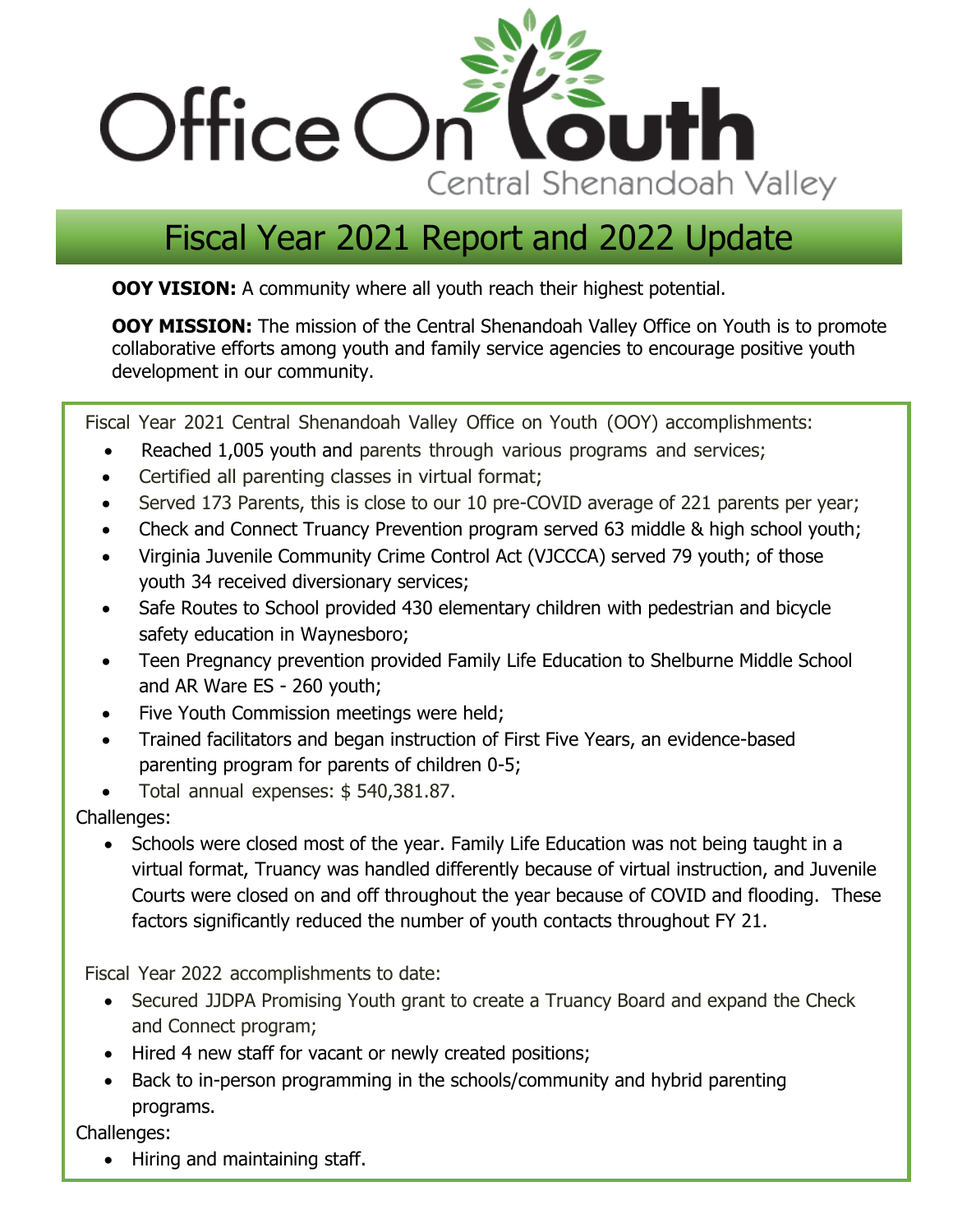# **Strategic Planning Document 2020 – 2023**

# **FY 21 Updates**

# **Central Shenandoah Valley Office on Youth**

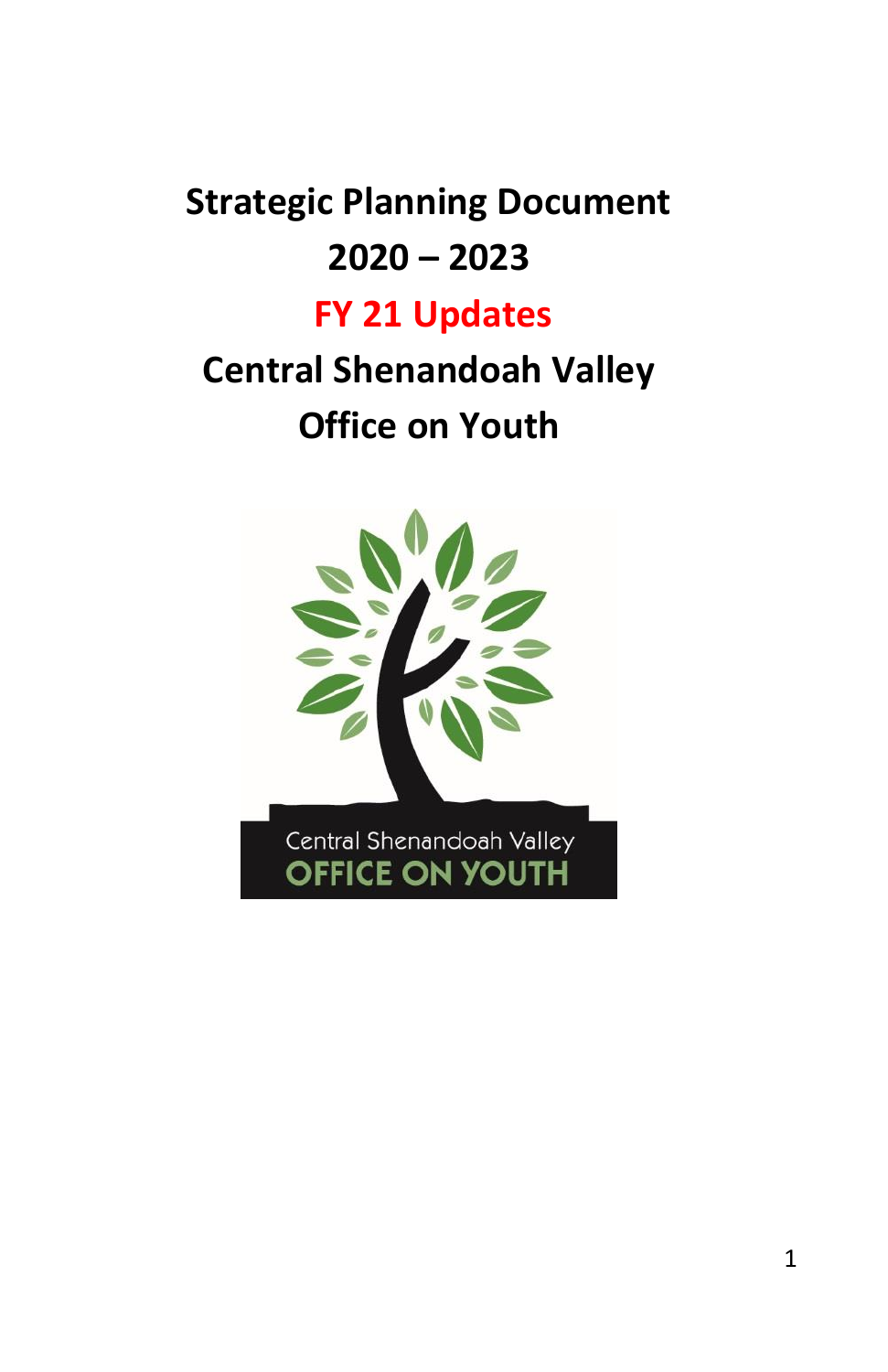# TABLE OF CONTENTS

| Goal 1: Provide Teens the Skills and Knowledge Needed to Reach                                                                |
|-------------------------------------------------------------------------------------------------------------------------------|
| Goal 2: Assure All Families Provide High Levels of Love and Support                                                           |
|                                                                                                                               |
| Goal 1: To Provide Timely, Responsive Services to the 25 <sup>th</sup> District                                               |
| Goal 2: To Reduce the Workload of Public Funded School and<br>Children's Services Act Personnel and Utilize Public Funds More |
|                                                                                                                               |
| Goal 1: To Continuously Review and Improve Program                                                                            |
| Goal 2: Increase Awareness of OOY Programs in the Community<br>and Promote Improved Collaboration                             |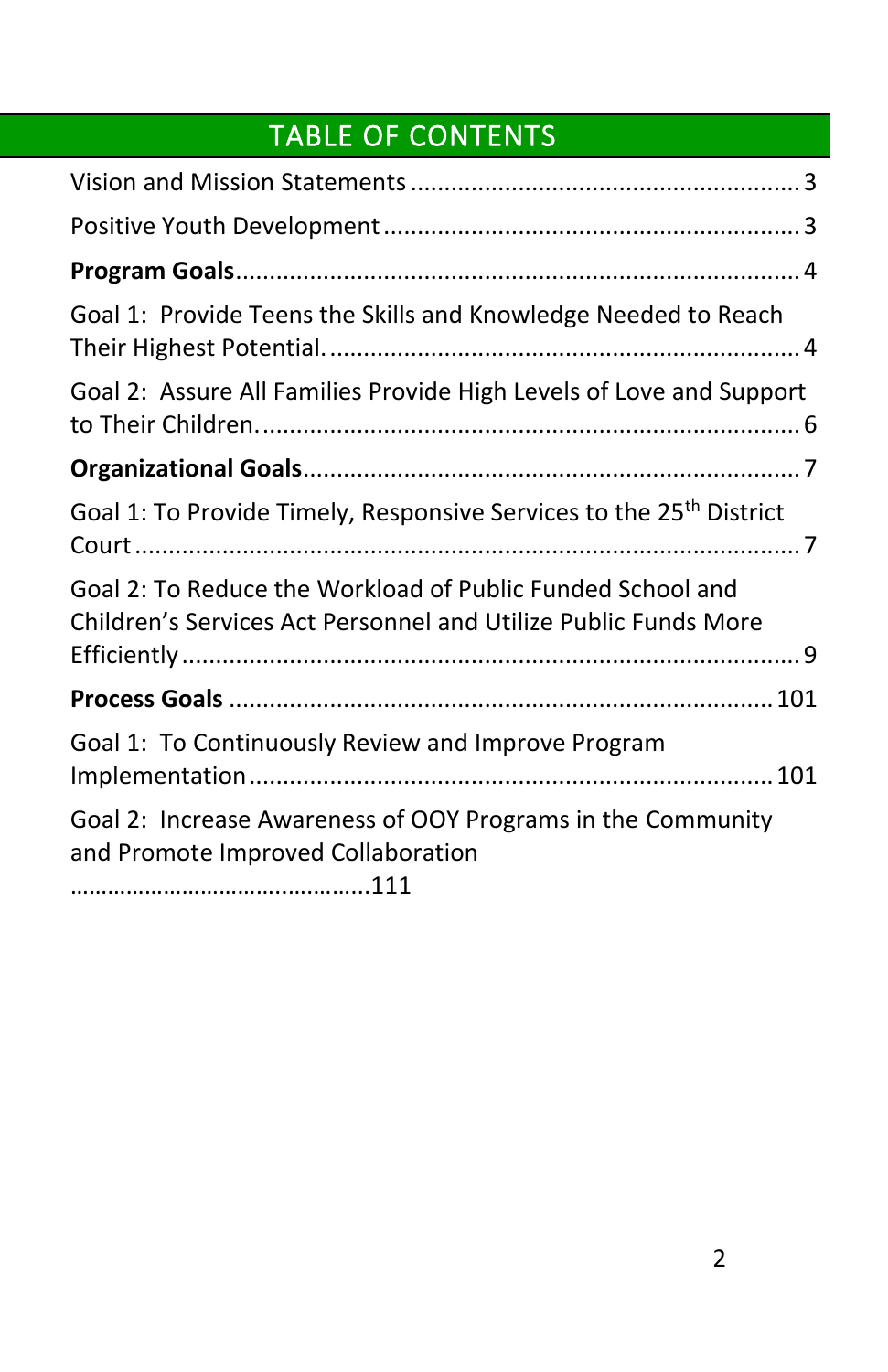# VISION STATEMENT

<span id="page-3-0"></span>A community where all youth reach their highest potential.

# MISSION STATEMENT

The mission of the Central Shenandoah Valley Office on Youth (Office on Youth) is to promote collaborative efforts among youth and family service agencies to encourage positive youth development in our community.

# POSITIVE YOUTH DEVELOPMENT

<span id="page-3-1"></span>The Office on Youth utilizes the Search Institutes' 40 Developmental Assets® framework for youth development that identifies positive supports and strengths children and youth need to thrive.

In 1990, the Search Institute introduced the 40 Developmental Assets®, which is grounded in extensive research in youth development, resiliency, and prevention, the framework identifies:

- The supports, opportunities, and relationships young people need across all aspects of their lives, and
- The personal skills, self-perceptions, and values they need to make good choices, take responsibility for their own lives, and be independent and fulfilled.

When youth have more assets, they are:

- More likely to thrive now and in the future.
- Less likely to engage in a wide range of high-risk behaviors.
- More likely to be resilient in the face of challenges.

Youth and family programs of the Office on Youth are designed to build the 40 Developmental Assets in children and youth.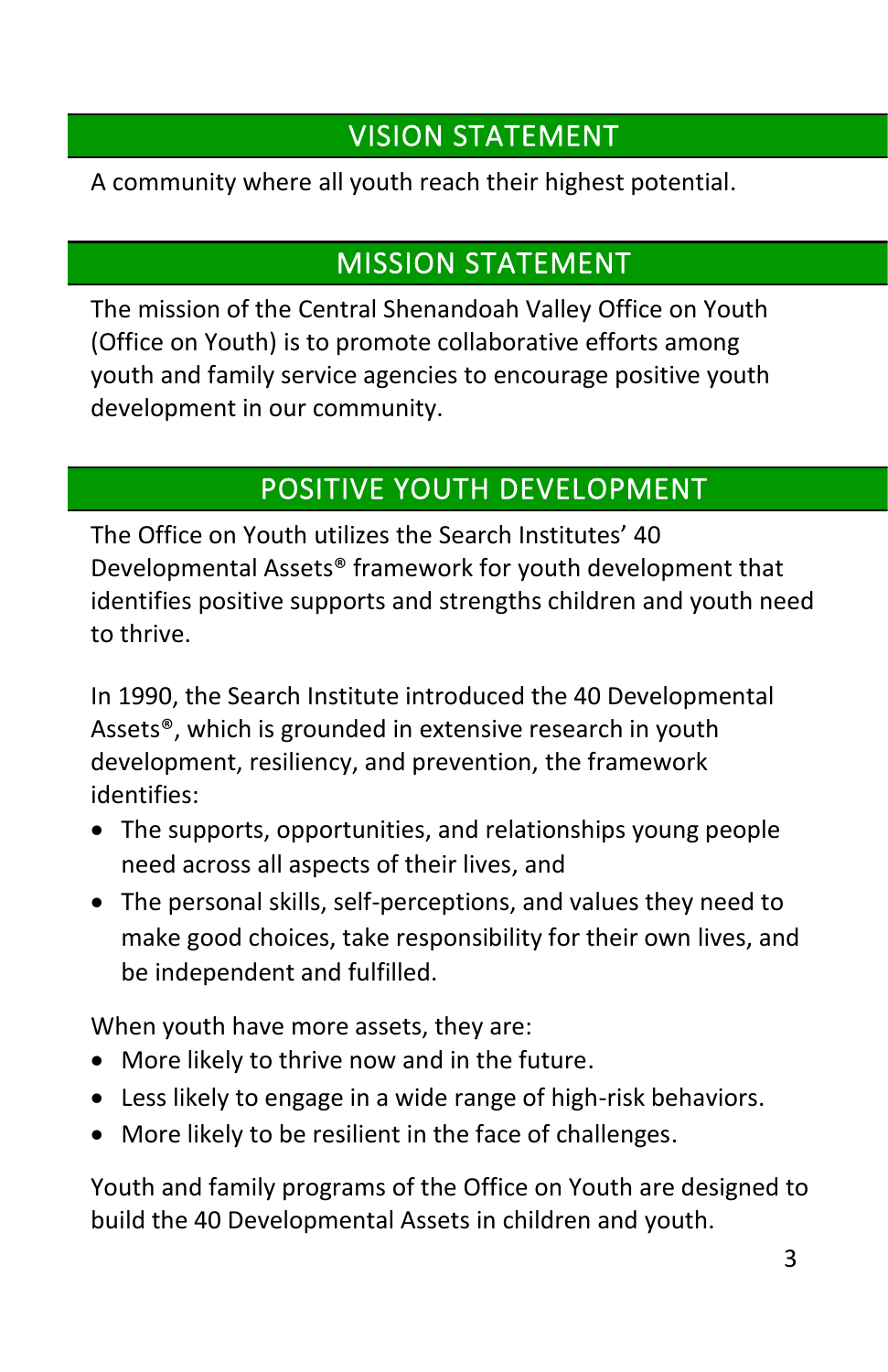## <span id="page-4-1"></span><span id="page-4-0"></span>**GOAL 1: PROVIDE TEENS THE SKILLS AND KNOWLEDGE NEEDED TO REACH THEIR HIGHEST POTENTIAL.**

#### **STRATEGY 1: LIFESKILLS TRAINING**

The Office on Youth will teach youth involved in the juvenile justice system the skills they need to avoid delinquent behavior by implementing an evidence-based Botvin LifeSkills program as a detention alternative.

**Objective:** To decrease youth's verbal and physical aggression, fighting, and other delinquent behavior.

**Outputs:** At least 5 juveniles will participate in the Botvin LifeSkills program the first year, and at least 10 juveniles will participate all subsequent years. 2020-2021 OUTPUTS: Eight (8) YOUTH RECEIVED INSTRUCTION IN LIFESKILLS.

#### **STRATEGY 2: TEEN PROJECT**

The Office on Youth will teach youth the skills they need to control their emotions and make positive choices to avoid delinquent behavior by offering Teen Project.

**Objective:** To decrease 30% of youth served verbal and physical aggression; fighting; and delinquency as measured by pre/posttests.

#### **Outputs:**

Year 1: A minimum of 15 youth will enroll in Teen Project.

2019-2020 OUTPUTS: 12 YOUTH ENROLLED IN TEEN PROJECT. Year 2: A minimum of 25 youth will enroll in Teen Project. 2020-2021OUTPUTS; Teen Project was not held in conjunction with Parent Project due to COVID and on-line only instruction format. Year 3: A minimum of 35 youth will enroll in Teen Project. At least 5 participants will be referred by the courts the first year and 10 each subsequent year. At least 5 participants will be referred for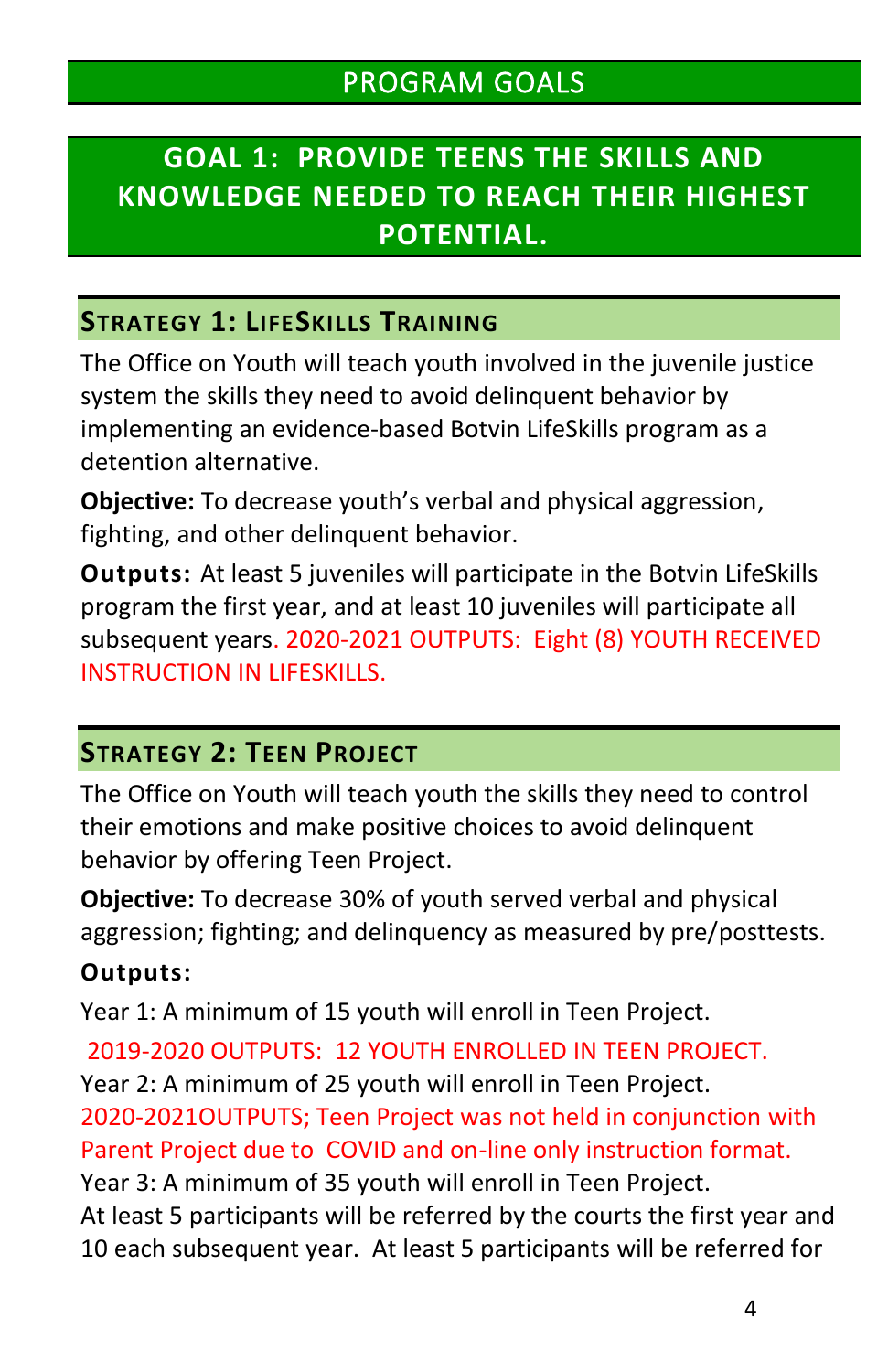a truancy violation the first year and 10 referred for truancy each subsequent year.

2019-2020 OUTPUTS: TWO PARENTS AND ONE YOUTH WERE COURT-ORDERED TO PARTICIPATE IN PARENT/TEEN PROJECT.

## **STRATEGY 3: CHECK AND CONNECT**

The Office on Youth in partnership with Augusta County Schools, Staunton City Schools, Waynesboro City Schools, and the 25<sup>th</sup> District Juvenile and Domestic Relations Court will provide mentoring to truant youth utilizing the evidence-based program Check and Connect. The Check and Connect program helps youth develop the skills they need to be successful in school as a way to reach their full potential.

**Objective:** Fifty percent (50%) of youth enrolled in the Check and Connect Program will improve their school attendance after at least six (6) months of participating in the program.

**Outputs:** Enroll 15 new youth each year in the Check and Connect Program; thus maintaining 30 youth in the program.

2020-2021 OUTPUTS: SIXTY-THREE (63) YOUTH WERE ENROLLED IN THE CHECK AND CONNECT PROGRAM.

## **STRATEGY 4: FAMILY LIFE EDUCATION**

The Office on Youth in partnership with the local schools and Health Department seeks to improve the health of children and youth in our community by teaching age-appropriate Family Life Education to students in grades  $4 - 10$ . Family Life Education teaches youth knowledge and skills to help them make positive choices that will help them reach their full potential.

**Objective:** Students will learn age-appropriate information about 1) human sexuality, 2) developing and understanding their values and attitudes about sexuality, 3) healthy relationships and interpersonal skills, and 4) how to exercise responsibility regarding sexual relationships, including addressing abstinence, contraception, and risks associated with sexual intercourse.

**Outputs:** 3,000 students will receive instruction each year.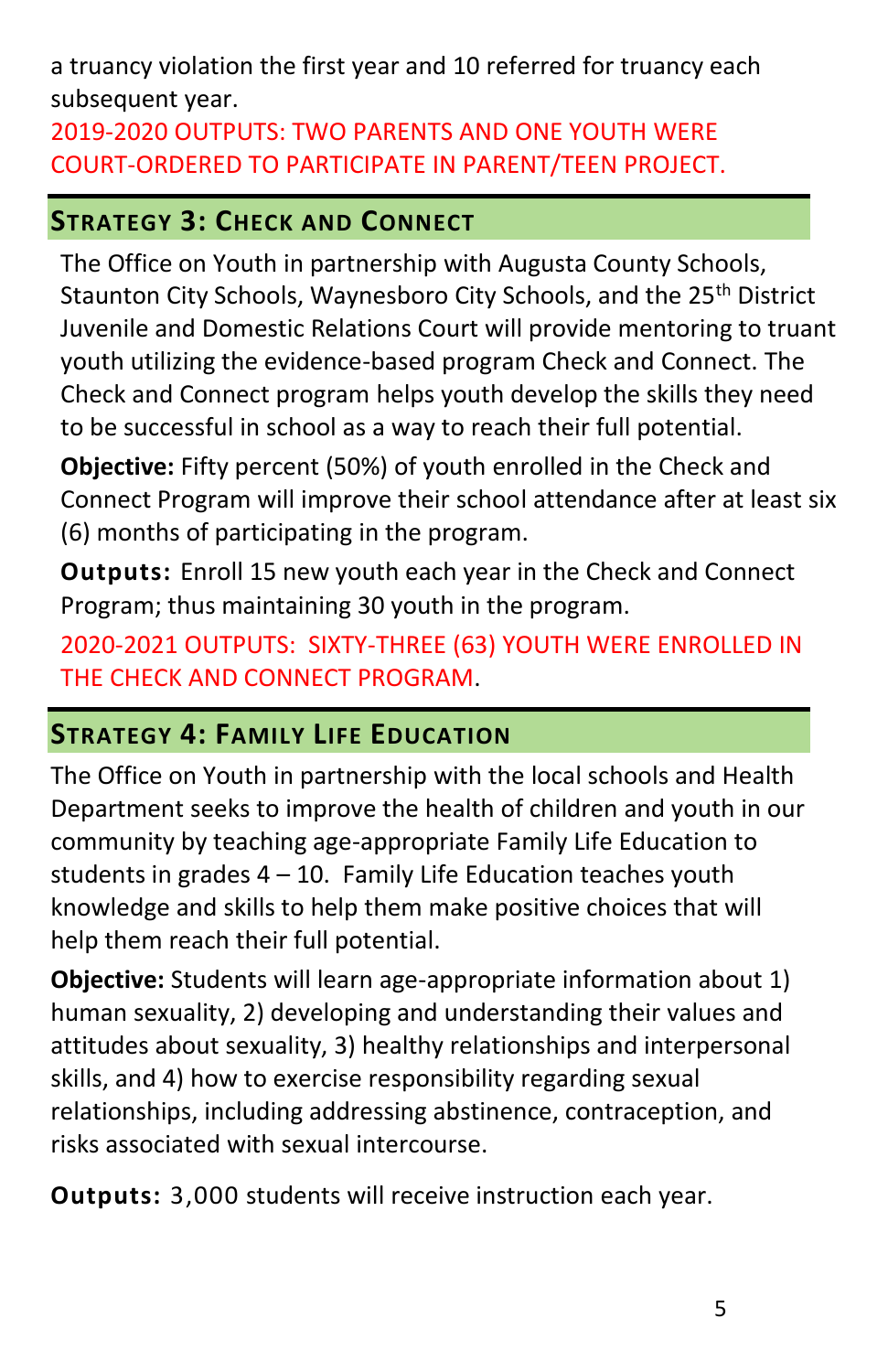2020-2021 OUTPUTS: 260 STUDENTS RECEIVED AGE-APPROPRIATE SEXUAL HEALTH EDUCATION. Due to virtual learning format for most of the year, Family Education was not being offerd in the schools.

#### **STRATEGY 5: CREATING SAFE ROUTES TO SCHOOL**

The Office on Youth in partnership with Waynesboro City Schools seeks to improve the health of children and youth in our community by encouraging active lifestyles. The Safe Routes to School program encourages youth to develop life-long habits that will build strong minds and bodies to help them reach their full potential.

**Objective:** Increase the number of youth and children regularly walking or bicycling to school by at least 10% from each school's current baseline in the next 3 years.

#### **Outputs:**

.

2020-2021 OUTPUTS: 430 YOUTH WERE PROVIDED HANDS-ON INSTRUCTION IN BICYCLE SAFETY AND/OR LEARNED TO RIDE A BICYCLE.

## <span id="page-6-0"></span>GOAL 2: ASSURE ALL FAMILIES PROVIDE HIGH LEVELS OF LOVE AND SUPPORT TO THEIR CHILDREN.

#### **STRATEGY 1: PARENT PROJECT AND LOVING SOLUTIONS**

The Office on Youth will help parents develop the skills they need to stabilize their family unit and reduce children's delinquent behavior by offering age-appropriate support programs to parents with children ages 05 - 18 whose families are in crisis.

**Objective:** At least 15% of parents who complete class will report a decrease in family conflict each year.

**Outputs:** Thirty (30) parents will enroll in Parent Project and fifteen (15) parents will enroll in loving solutions each year.

2020-2021 OUTPUTS: 5 PARENTS ENROLLED IN PARENT PROJECT AND 11 PARENTS ENROLLED IN LOVING SOLUTIONS FOR A TOTAL OF 16 PARENTS SERVED THROUGH THESE CLASSES.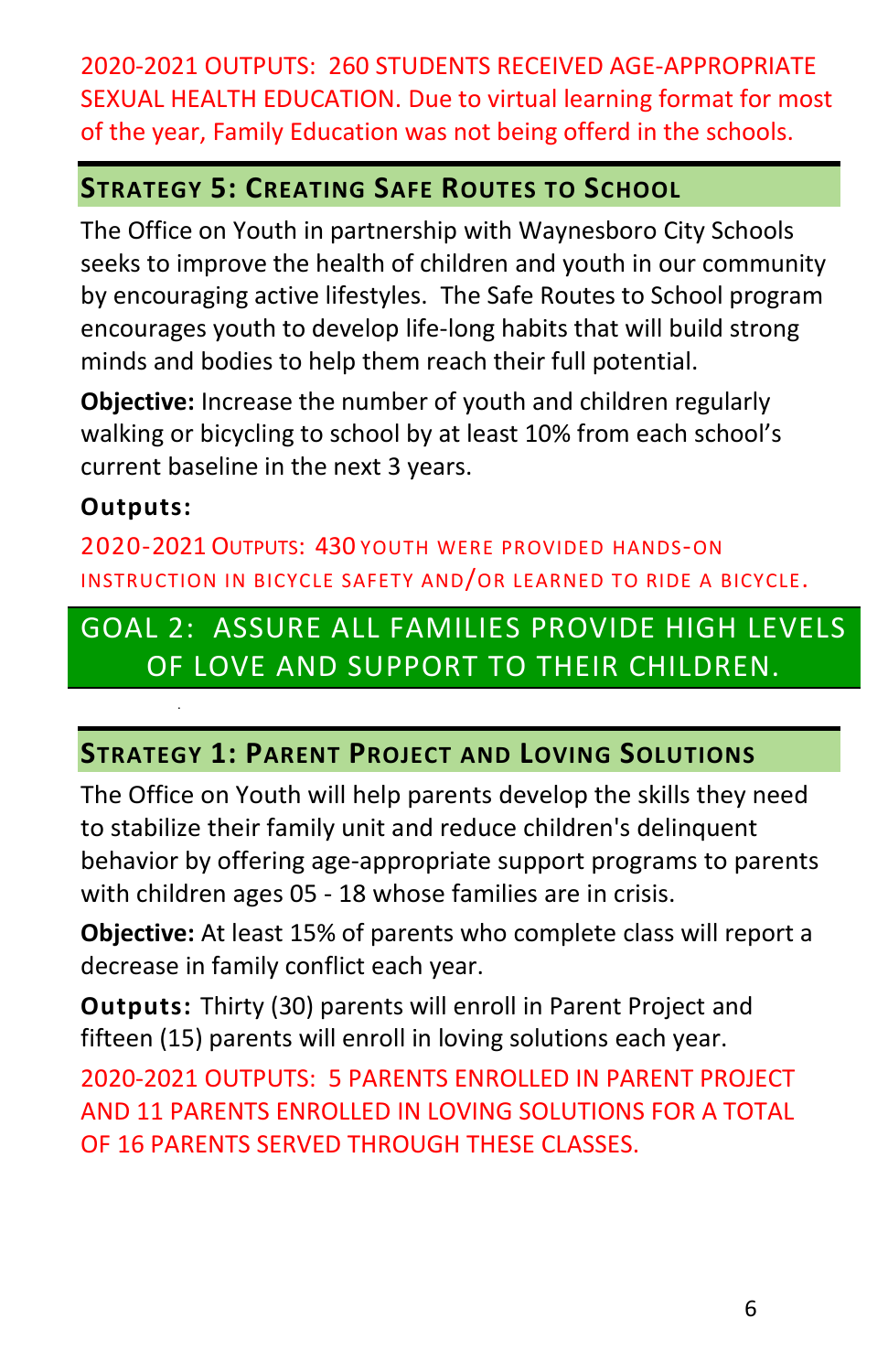## **STRATEGY 2: ACTIVE PARENTING**

The Office on Youth will aid parents of children age  $5 - 18$  to develop healthy positive parenting skills to address a range of common childhood struggles.

**Objective:** Parents will be taught a comprehensive model of parenting that will enable their children to reach their highest potential.

**Outputs:** 30 parents will enroll in Active Parenting each year. 2020-2021 OUTPUTS: 42 PARENTS ENROLLED IN ACTIVE PARENTING.

## **STRATEGY 3: 24/7 DAD PROGRAM**

The Office on Youth will teach fathers about the importance they play in their children's lives and aid fathers in developing the skills they need to fulfill their unique role as a dad.

**Objective:** 24/7 Dad® equips fathers with the self-awareness, compassion, and sense of responsibility that every good parent needs.

It focuses on building the man first and the father second.

**Outputs:** 10 fathers will enroll in 24/7 Dad each year.

2020-2021 OUTPUTS: Due to COVID restrictions we were unable to offer this program at Middle River Regional Jail and did not have enough registrants to hold a virtual program.

# ORGANIZATIONAL GOALS

# <span id="page-7-1"></span><span id="page-7-0"></span>GOAL 1: TO PROVIDE TIMELY, RESPONSIVE SERVICES TO THE 25TH DISTRICT COURT

### **STRATEGY 1: HOME ELECTRONIC MONITORING**

**Objective:** To serve the courts by fulfilling the 25th District Juvenile and Domestic Relations Court orders for electronic monitoring within 48 hours of the order. 2020-2021 OUTPUTS: THE OOY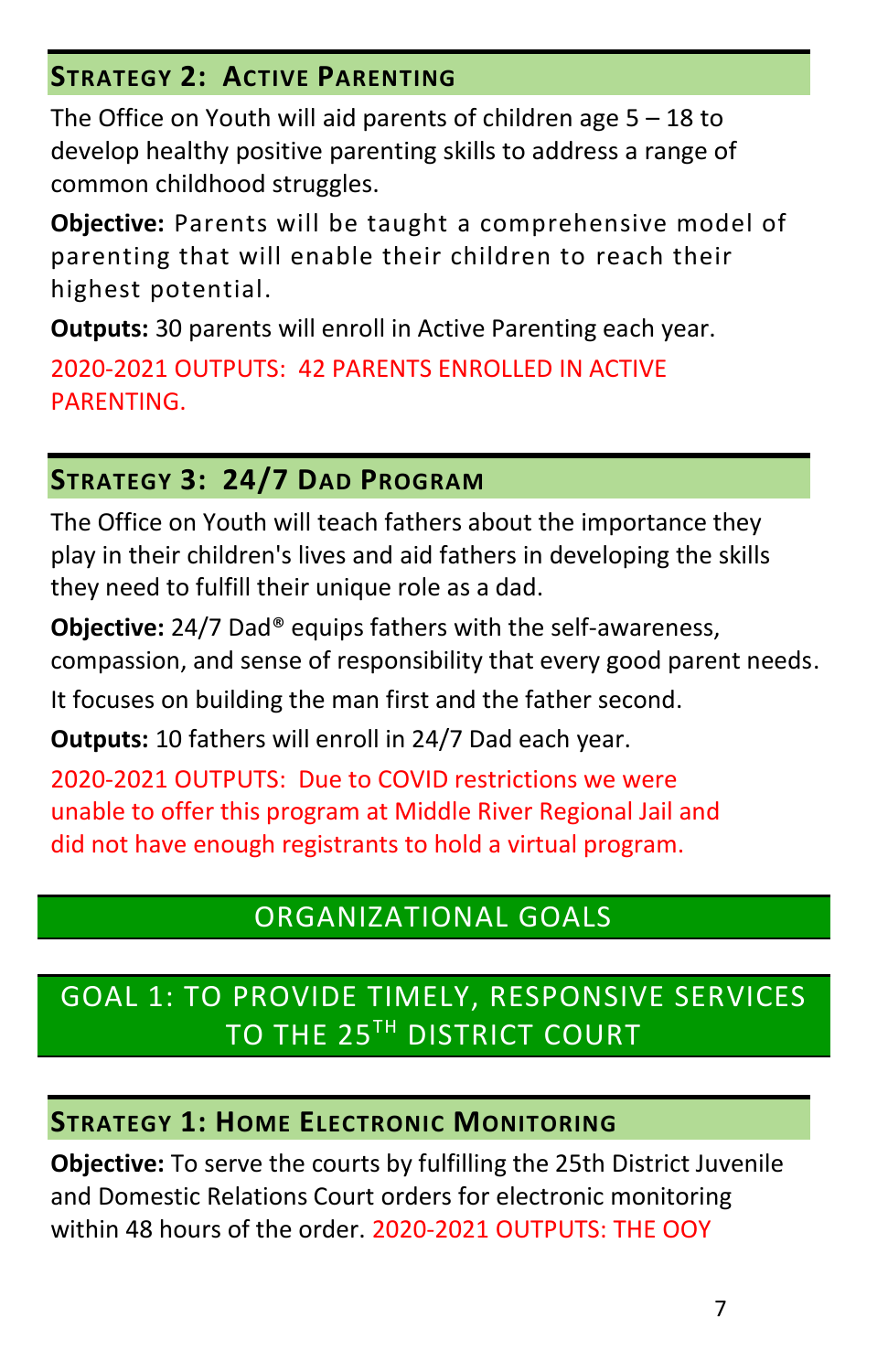## PROVIDED ELECTRONIC MONITORING SERVICES TO Twenty-Three (23) YOUTH ON BEHALF OF THE 25TH DISTRICT COURT.

#### **STRATEGY 2: PROVIDE DETENTION ALTERNATIVES**

Provide in-home monitoring of juvenile offenders for the 25<sup>th</sup> District Court Services Unit (CSU) via random visits and contacts by an Outreach Worker as defined by the CSU or judge.

**Objective:** To serve the courts by fulfilling the Court Service Unit and Judge mandates for monitoring of juvenile offenders within 24-hours of referral to fulfill each case.

2020-2021 OUTPUTS: THE OOY PROVIDED IN-HOME MONITORING SERVICES TO Thirty-Four (34) YOUTH ON BEHALF OF THE 25TH DISTRICT COURT.

**Objective for Strategy 3, 4, & 5:** Provide community resources/programs to the 25th District Court Service Unit and judges that address juvenile delinquency.

#### **STRATEGY 3: CHECK AND CONNECT**

Provide truancy prevention and intervention programming to youth by implementing the Check and Connect program.

### **STRATEGY 4: LIFESKILLS TRAINING**

To serve the courts in preventing future juvenile violence and delinquent behaviors by court-involved youth by utilizing the evidenced-based Botvin LifeSkills program.

## **STRATEGY 5: PARENT & TEEN PROJECT**

Offer Parent & Teen Project Class.

### **STRATEGY 7: FOR KIDS SAKE**

**Objective:** To serve the courts by offering the For Kids Sake coparenting class frequently enough that all parents ordered to complete that class can do so within 120 days of their court order.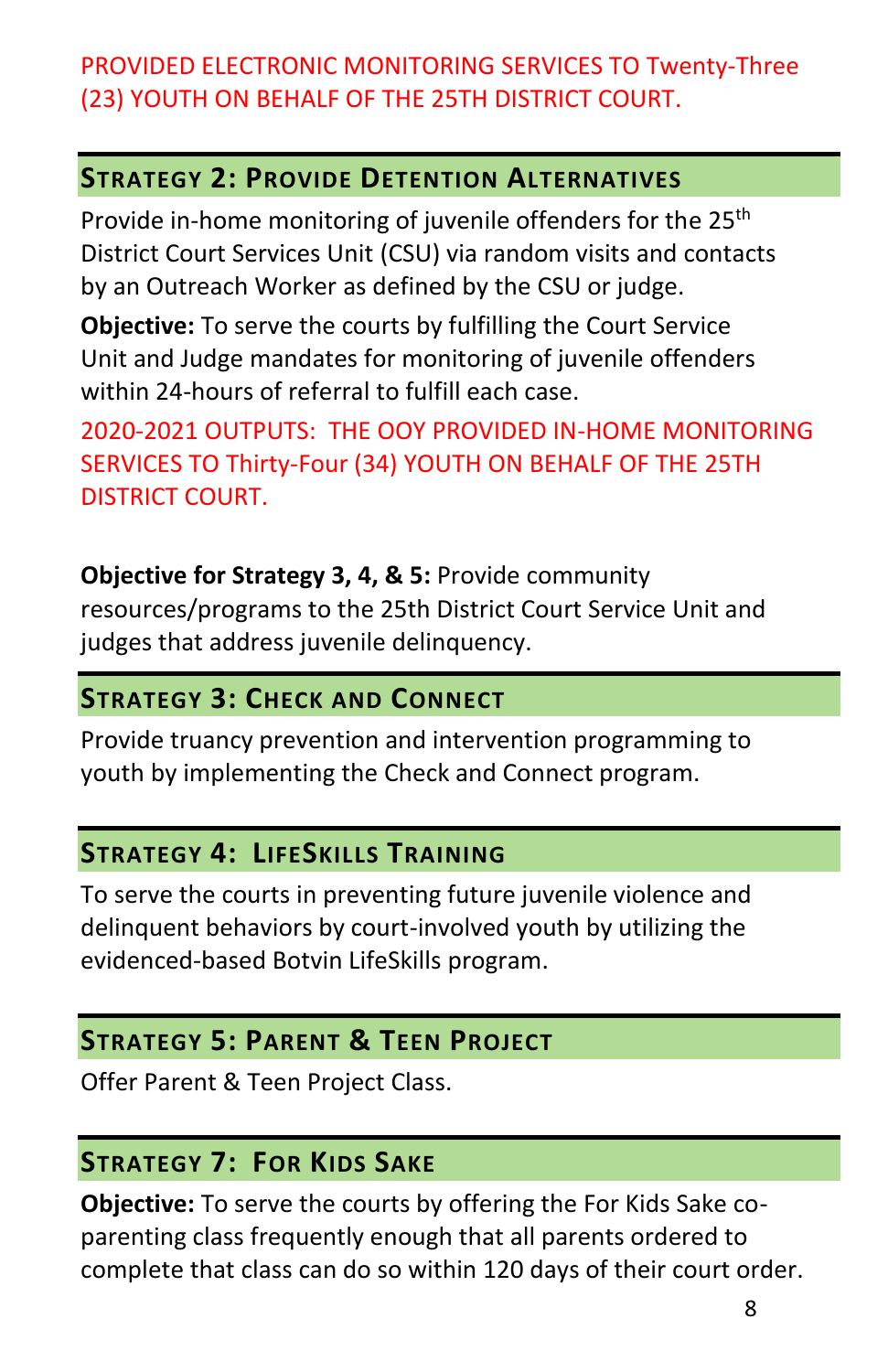**Outputs:** All parents court-ordered to participate in the co-parenting class, For Kids Sake will have the opportunity to do so within 120 days of their court order.

2020-2021 OUTPUTS: FOR KIDS SAKE WAS OFFERED MONTHLY, SO NO PARENT HAD TO WAIT MORE THAN 30 DAYS BEFORE PARTICIPATING IN THE CLASS. 106 ADULTS PARTICIPATED IN FY 21.

<span id="page-9-0"></span>GOAL 2: TO REDUCE THE WORKLOAD OF PUBLIC FUNDED SCHOOL AND CHILDREN'S SERVICES ACT PERSONNEL AND UTILIZE PUBLIC FUNDS MORE **EFFICIENTLY** 

## **STRATEGY 1: ESTABLISH MULTI-DISCIPLINARY TEAMS FOR TRUANCY.**

**Objective 1:** The number of school personnel required to attend Family Assessment and Planning Team and/or court hearings will be reduced by 25% in the first year of full implementation of Community Multi-Disciplinary teams for Truancy.

**Objective 2:** The number of truancy petitions made to the 25th District Juvenile and Domestic Relations Court will be reduced by 10% in the first year of full implementation of a Community Multi-Disciplinary team that address truancy.

**Outputs:** Fewer truancy petitions filed with the courts.

Office on Youth received the Department of Criminal Justice (DCJS) Juvenile Justice and Delinquency Prevention (JJDP) Act Title II - Promising Youth Opportunities grant to provide additional diversionary, pre-trial, and detention alternatives for truant youth. The award amount is \$127,130 and will begin in January 2022 and end in June 2023. The grant will add a full and part-time staff person to expand our current truancy prevention program and create a multi-disciplinary truancy board in FY 23.

**STRATEGY 2: PROVIDE TRAINING TO TEACHERS AND COUNSELORS IN FAMILY LIFE EDUCATION CONTENT AND PEDAGOGY**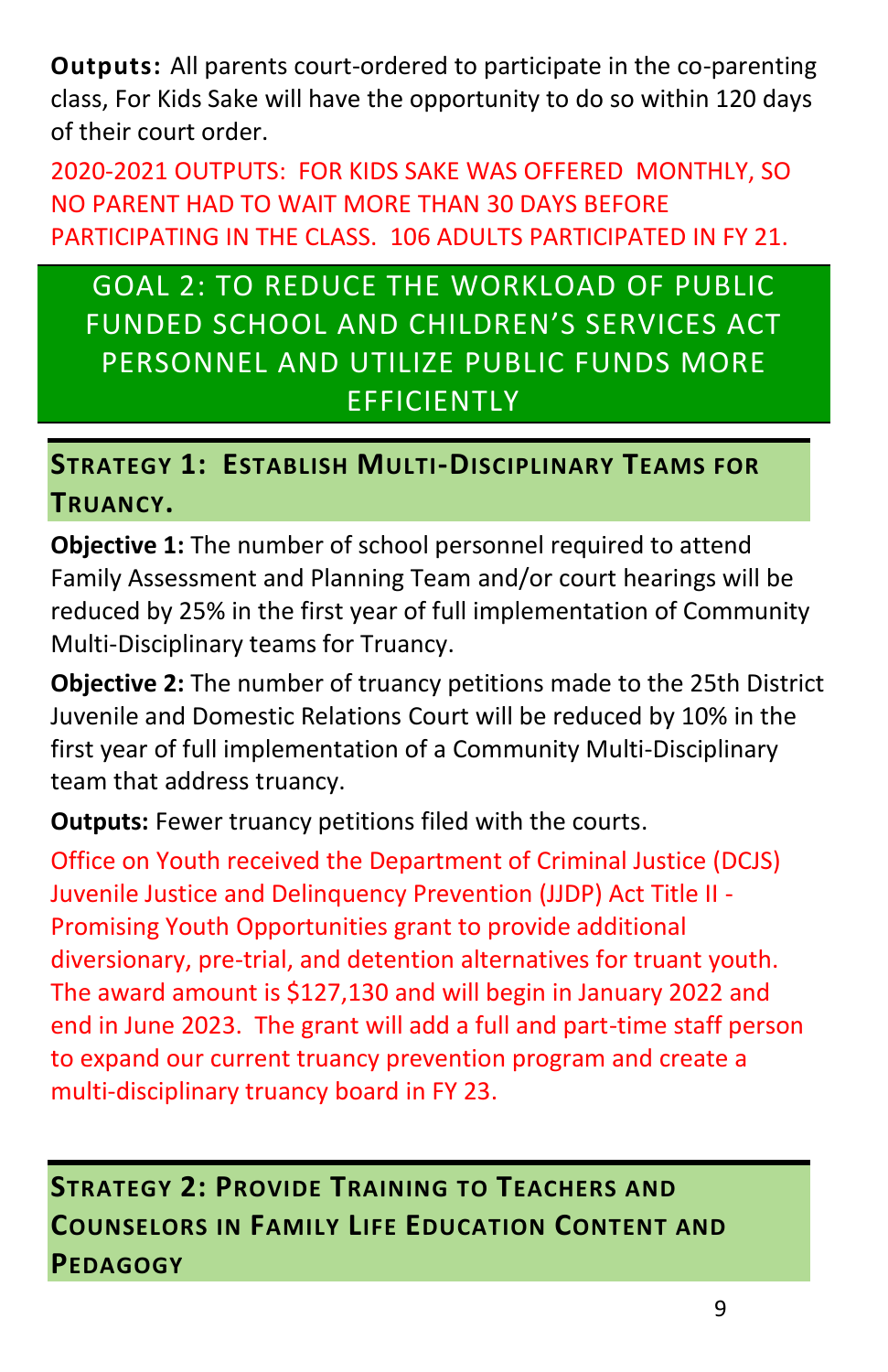The Office on Youth will provide the training and resources necessary for Physical Education teachers to teach Family Life. Allowing the Office on Youth to redirect current funding dedicated to the Family Life Education program to other program areas. **Objective:** Teach Physical Education Teachers Family Life Education content and pedagogy needed to teach family life education. **Outputs:** 100% of Physical Education teachers will have received instruction in Family Life Education content and pedagogy.

Due to COVID restrictions, this goal has not yet been met. Training opportunities have been explored.

## PROCESS GOALS

# <span id="page-10-1"></span><span id="page-10-0"></span>GOAL 1: TO CONTINUOUSLY REVIEW AND IMPROVE PROGRAM IMPLEMENTATION

#### **STRATEGY 1: CONTINUOUS EVALUATION OF PROGRAMS.**

**Objective:** Improve the impact of current Office on Youth programs.

**Outputs:** Supervisors will observe each employee at least once per year with a subsequent follow-up meeting.

Each staff person will have the opportunity to participate in at least one training that will further their knowledge and skills related to the implementation of their program area.

This Goal was met.

## **STRATEGY 2: UTILIZE AN EVIDENCE-BASED FAMILY LIFE CURRICULUM.**

**Objective:** Improve the quality of Family Life Education by utilizing an evidence-based curriculum.

Outputs: 2600 students will receive instruction in an evidencedbased, proven curriculum.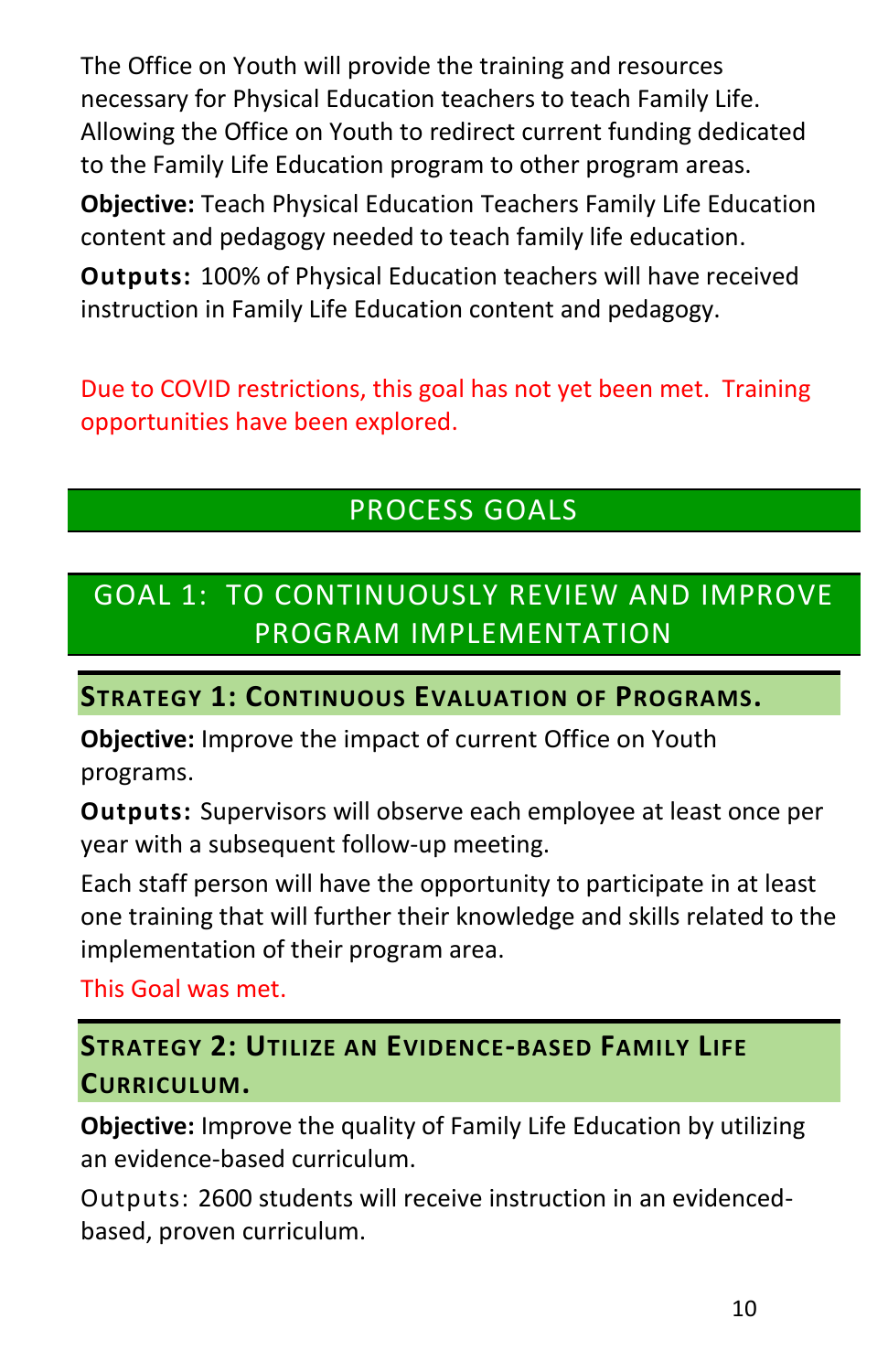Curriculum updates were completed and approved By the Staunton and Waynesboro City school boards in FY 21.

# <span id="page-11-0"></span>GOAL 2: INCREASE AWARENESS OF OOY PROGRAMS IN THE COMMUNITY AND PROMOTE IMPROVED COLLABORATION

**STRATEGY 1: UTILIZE DIFFERENT SOCIAL MEDIA OUTLETS TO PROMOTE THE OOY.**

**Objective:** Improve impact of current programs and community knowledge of the OOY.

**Outputs:** 

We added Active Parenting: The First Five years program to our offering of classes. Served 9 parents in the first class. Participated in Enrichment Camp with Wayesnbvro City Schools in the summer of 2021 serving 400 elementary and 30 middle school students.

Challenges:

- Schools were closed most of the year. Family Life Education was not being taught in a virtual format. Truancy was handled differently because of virtual instruction, and Juvenile Courts were closed on and off throughout the year because of COVID and flooding. These factors significantly reduced the number of youth contacts and family referrals throughout FY 21
- Hiring and maintaining staff.